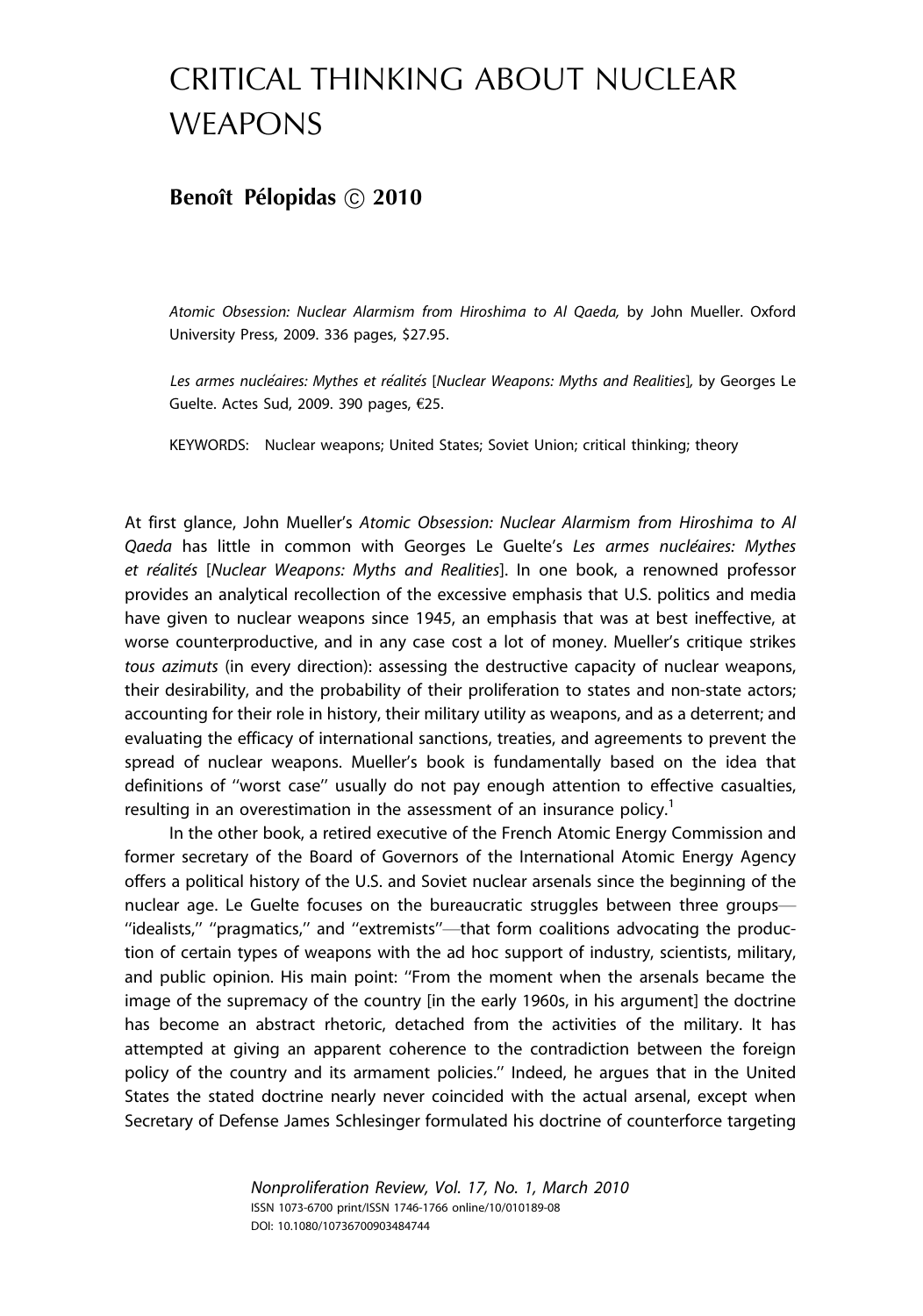on January 10, 1974. In 1954, the United States was even in a situation of conflicting doctrines between the one approved by President Dwight Eisenhower in October 1953, a second one supported by John Foster Dulles and Richard Nixon in March 1954, and a third one finally defended by Dulles in April 1954. In Moscow, the Soviet arsenal was shaped strongly by the domestic rivalries between the Kremlin, the Communist Party, the arms industry, and the military.

However, since ''intellectual muscles ... have rarely been used since the end of the Cold War'' regarding nuclear issues, these attempts at providing fresh critical insight into our understanding of nuclear history are most welcome, and comparing the authors' perspectives may be fruitful.<sup>2</sup> Because the critical perspectives and political implications of these two books are not always compatible, they allow one to delineate more accurately the evolving modalities of thinking about nuclear weapons.<sup>3</sup> Indeed, critical thinkers should challenge the accepted causal relationships between phenomena, investigate previously neglected or ''unauthorized'' problems, and possibly propose new political perspectives.<sup>4</sup> By doing so, they may move the divisions among the experts or create new ones. Similarly, examining issues that the most critical experts (willing to be recognized as such) do not challenge sheds light on what binds the community together in descriptive and prescriptive terms.<sup>5</sup>

### New Terms of the Debate on Military Nuclear Issues?

The radicality of the books' critiques should be assessed while taking into account their respective audiences, which are a priori national. Because Mueller is particularly provocative, I will take his arguments as guiding principles of this review. He targets abolitionists and counterproliferation advocates at the same time, debunking two of their three common beliefs. Contrary to what they think, he argues, the exceptional destructive capability of the nuclear weapon has been overestimated, and they are wrong to use nuclear fear as a strategy or pedagogy. Those who believe in the necessity of nuclear weapons as a deterrent tool fundamentally rely on the fear of retaliation, whereas those who don't focus more on the fear of an accidental nuclear launch that might lead to nuclear war.<sup>6</sup> Mueller aims to de-emphasize these two aspects and reaches something close to nuclear insouciance associated with a critical stance in terms of budgetary priorities and the counterproductive effects of counterproliferation policies: ''Whatever their impact on activist rhetoric, strategic theorizing, defense budgets and political posturing, nuclear weapons have been a substantial waste of money and effort, do not seem to have been terribly appealing to most States that do not have them, are out of reach for terrorists, and are unlikely to materially shape our future. Sleep well.'' For Mueller, it is the culmination of a long reflection, released just after being awarded the International Studies Association's 2009 Susan Strange Award for challenging conventional wisdom. In a way it is also a celebration: the twenty-first anniversary of his article of the "essential irrelevance of nuclear weapons."<sup>7</sup>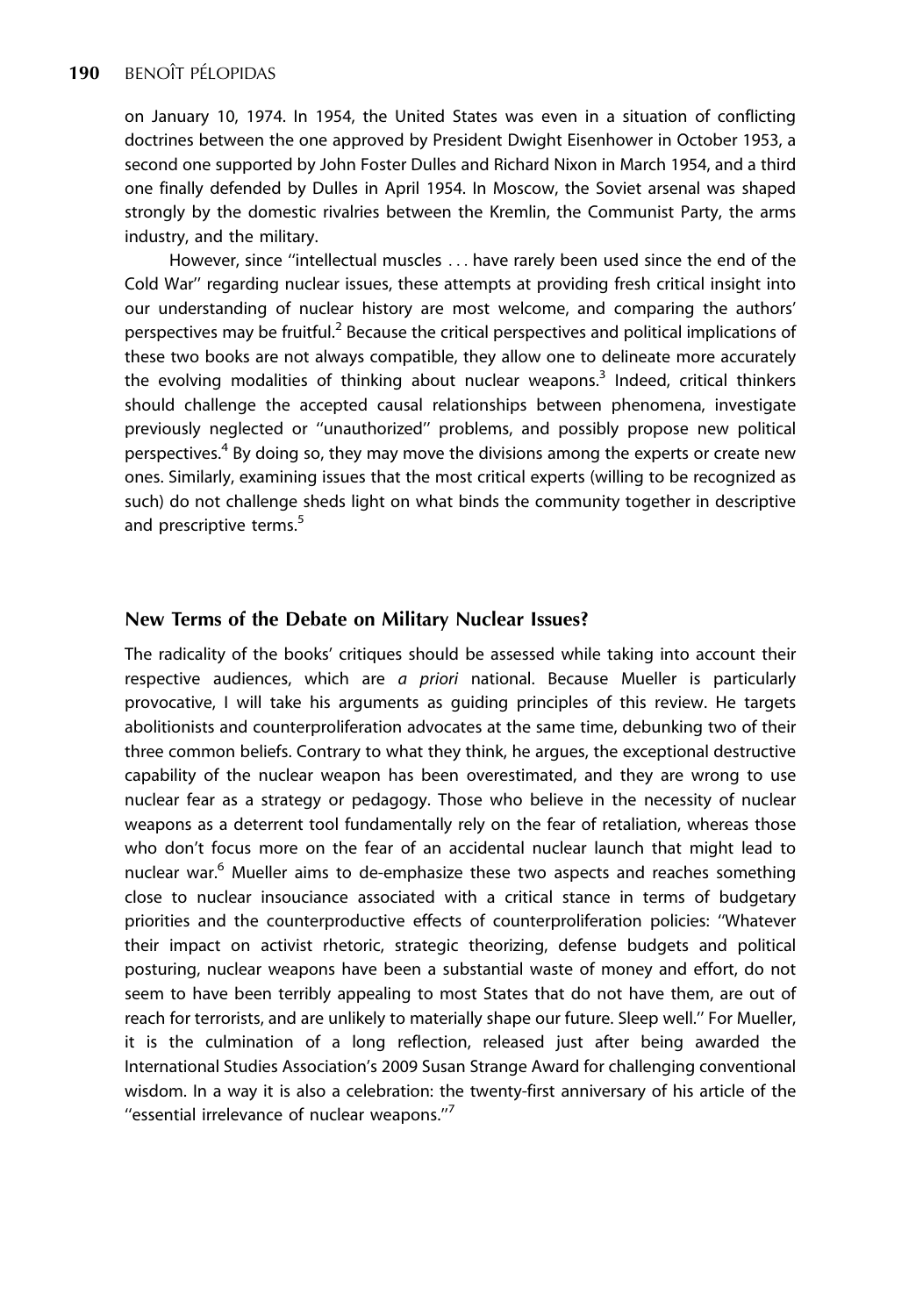Whereas many thinkers have considered that the utility of nuclear weapons as a deterrent should be reconsidered in a post-Cold War world, Mueller has already affirmed that post-World War II stability was established so that nuclear weapons were not critical to preventing World War III. This second point is shared by Le Guelte, who insists that a war between the two superpowers was materially impossible in the 1950s; their ideological opposition dating back to 1917, he points out, never caused a war and did not prevent them from fighting together against Nazi Germany. Such skepticism regarding the need for nuclear weapons as deterrent has to be underscored in the French context. Indeed, Le Guelte's book is one of the rare essays in French on nuclear history in recent years.<sup>8</sup> Additionally, it goes against the so-called Gaullist consensus on the utility of nuclear weapons as guarantors of nuclear peace, an idea that most critical thinkers saw as outdated by the end of the Cold War, but which Le Guelte and Mueller were critical of much earlier.<sup>9</sup> "Deterrence is a bet or a belief. It is not a guarantee. It cannot be a policy," concludes Le Guelte. However, he is anything but insouciant, worries about the fragility of the contemporary nuclear nonproliferation regime, and considers proliferation to be a major threat.

Both authors downplay the role of nuclear weapons in history and consider the overestimation of the enemy's nuclear arsenal and how that provided justifications and motivations to increase one's own arsenal. Their divergences suggest three things concerning new terms of the debate around nuclear issues.

First, the debates about state and non-state nuclear proliferation, disarmament, deterrence, and security are no longer seen as separate. Instead, they are all considered from the perspective of the perceived properties and utility of this weapon system. Is it seen as a winning weapon?<sup>10</sup> A desirable one?<sup>11</sup> A reachable one in terms of cost, as well as technical and logistical capabilities?<sup>12</sup> A deterrent?<sup>13</sup> If so, what exactly does it deter?

Second, disarmament—not just arms control—now appears to be a political possibility that cannot a priori be dismissed.<sup>14</sup> This is much more salient in Le Guelte's book.

Third, however harsh Mueller's critique, he spares one of the three points of agreement between the abolitionists and the advocates of counterproliferation. ''Judicious efforts to further reduce the danger of an accidental nuclear detonation, like those devoted to dissuading new states from acquiring nuclear weapons, are certainly justified,'' he concedes. Preventing nuclear use remains undoubtedly the unanimous goal of people working in this field, even when they downplay, as Mueller does, the effects of the weapons.

Of course, because these books are quite recent, it remains to be seen whether the community accepts the challenges and shifts that they propose.

#### Limited information, criticism, and the threat of ideology

The statements of nuclear experts—whether they are communicating a political stance or an analysis—are seen as authoritative because of their origin. Moreover, a critical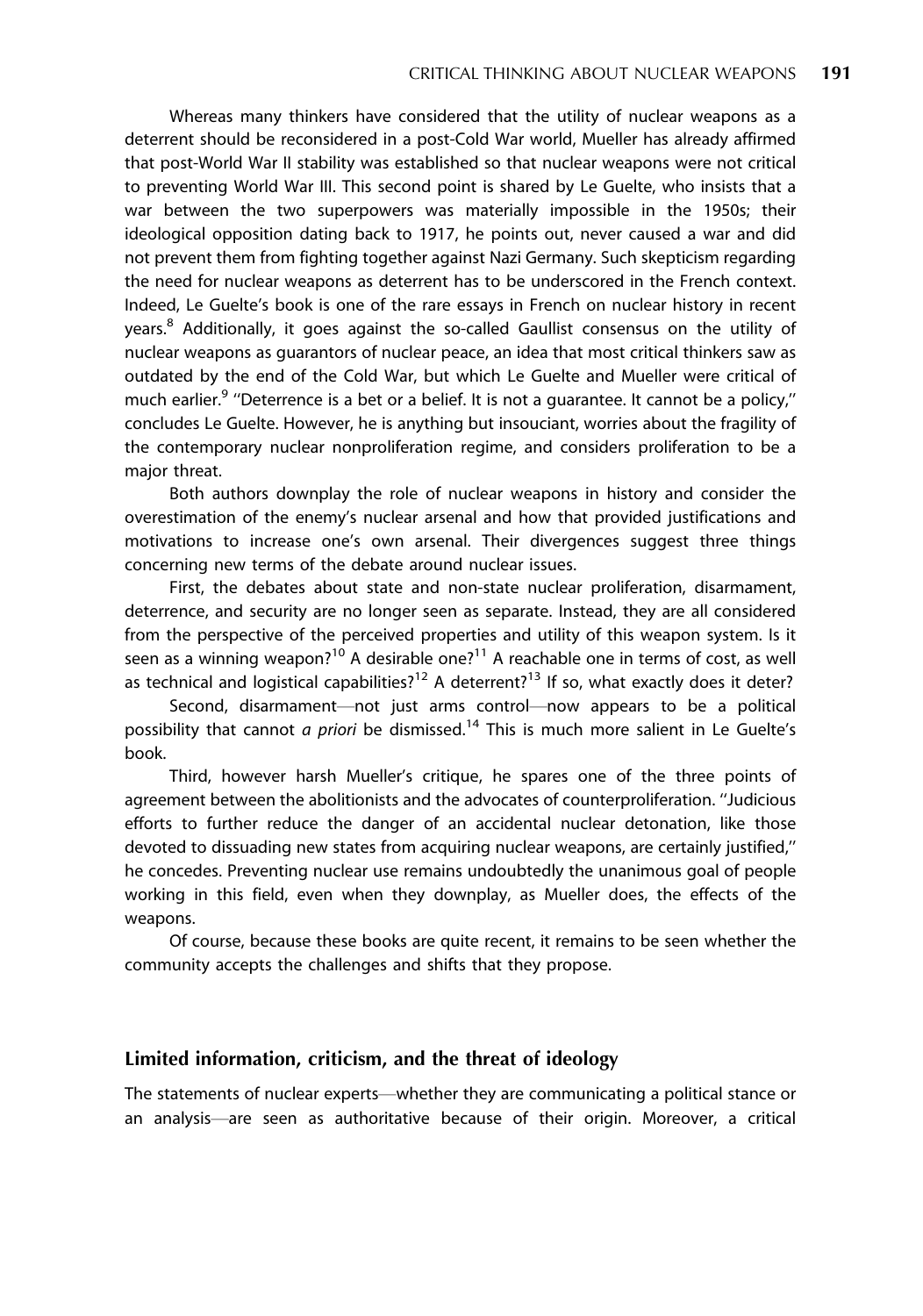hypothesis (and  $a$  fortiori a theory), because it is critical and "original," might be considered as ''interesting'' by some groups. If members of these groups, mostly in the media, are disposed for various reasons to agree with this idea, its ''interesting'' aspect will soon be turned into a criterion of validity, and the hypothesis will spread all the quicker because the media members will spread it to people with no ability to criticize its implications.<sup>15</sup>

Taking into account these elements is all the more important because available information is scarce in the nuclear field.<sup>16</sup> Critical thinkers should be careful not to move from one certainty to another just because the new one is opposed to conventional wisdom. This movement was well described by Gaston Bachelard in his Formation of the Scientific Mind as ''bipolarity of errors.'' What is relevant to this discussion is the tendency Bachelard diagnosed: the scientific mind tends to escape from one error only to fall into its exact opposite.<sup>17</sup>

In some cases, Mueller falls into this trap, even if he is more cautious in his propositions—very didactically recapitulated in the last chapter—than in some of his abrasive charges against conventional wisdom. There are three points on which he seems to provide certainties, but he is at best walking on thin ice: the effects of nuclear catastrophes, what he calls nuclear arms races, and nuclear security.<sup>18</sup>

Given that consequentialist thinking is insufficient to make catastrophes of an unprecedented kind credible and therefore preventable, Mueller has to show that a nuclear catastrophe would not be unprecedented, so that his consequentialist perspective remains pertinent.<sup>19</sup>

He rightly underlines that total annihilation will not necessarily follow a first strike. However, his assessment of the effects of radiation seems questionable. He states that the Chernobyl accident ''resulted in the death of less than 50 people, most of them underprotected emergency workers.'' Yet, this figures seems quite low, and authoritative physicists Georges Charpak and Richard Garwin, to whom he refers for other purposes in the book, recognize that ''it is very difficult to come up with the exact number of victims.''<sup>20</sup> Asserting certainty over the issue is inadequate.

As far as arms races are considered, Mueller provides a most welcome critique of ''cascadology'' but falls into an idea of negative arms races that relies on the same assumptions of a tipping point and a chain reaction. He even suggests that armament and disarmament are two sides of the same coin, and when the reasons for the first disappear, the second occurs.

As for nuclear security, Mueller might be right to consider that future nuclear states are ''by far most likely'' to behave as cautiously as current ones have done so far. In any case, he neglects the many nuclear near misses described by Le Guelte, such as the nuclear-armed Soviet submarine, hit by U.S. depth charges on October 27, 1962, during the Cuban Missile Crisis.<sup>21</sup> The three officers on board needed to agree for a nuclear torpedo to be launched; only one did not. Mueller's point is valid when he suggests that securitization will always be incomplete. However, considering the risk of nuclear accidents as acceptable is already a political option that should be considered as such.

He also neglects that the effects of fire have not only been underestimated, but also ignored in U.S. calculations of nuclear weapons damage.<sup>22</sup> Additionally, he overlooks some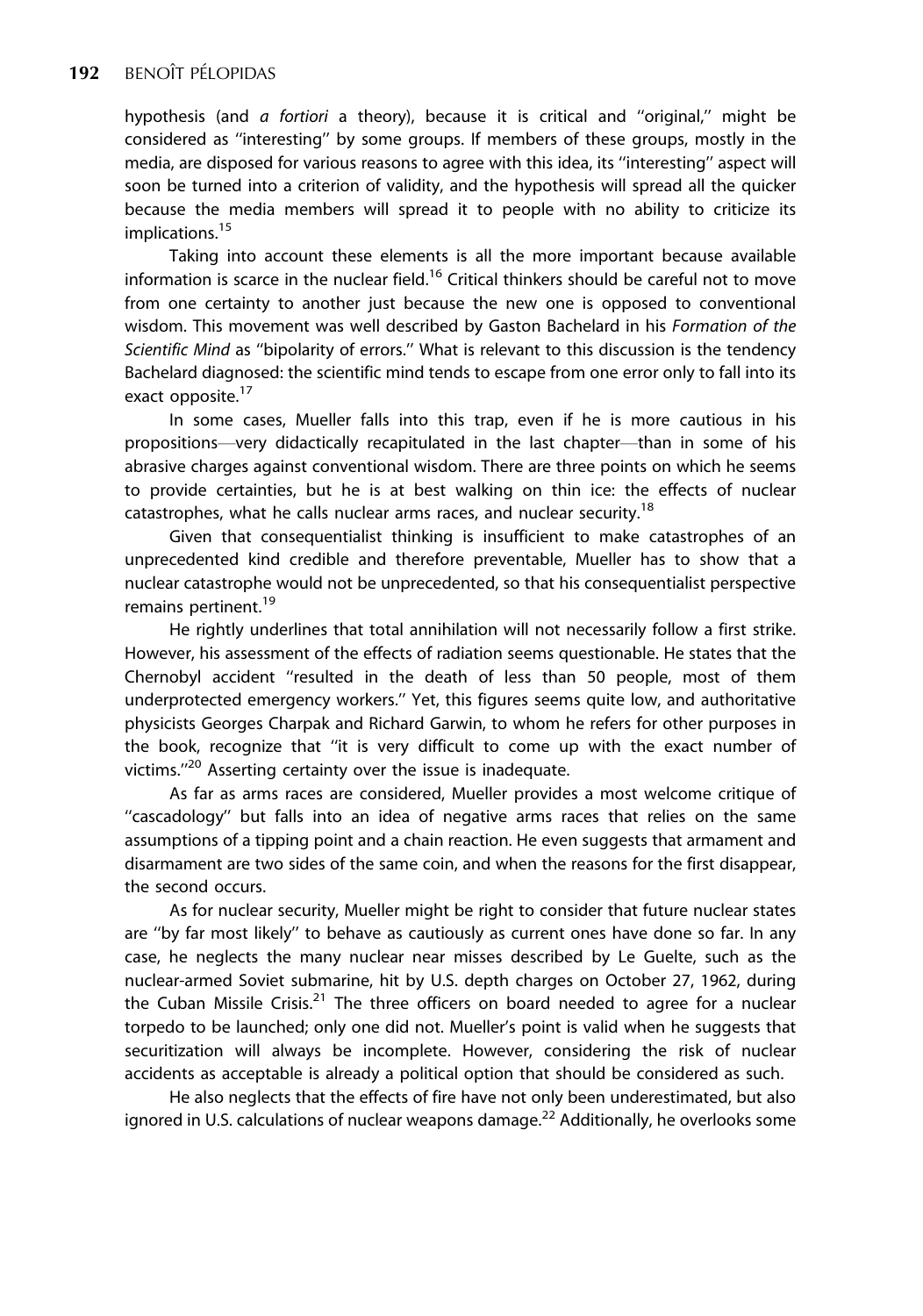important distinctions like that between a taboo and a tradition of non-use, which is of major importance in the debate about the possibility and sustainability of complete nuclear disarmament.<sup>23</sup>

One of the ways to avoid the risk of what I called ideology or apodictic certainties is to engage in critical discussions with opponents. However, the way Mueller frames his classical argument of the ''essential irrelevance of nuclear weapons'' does not take into account strong critiques that have been addressed over the last two decades.<sup>24</sup> Even if he modestly and carefully considers that his counterfactual is ''more plausible'' than the nuclear peace hypothesis, the argument would have benefitted from the methodological suggestions offered by Richard Ned Lebow, among others.<sup>25</sup> Indeed, given the interconnectedness of historical phenomena, he should have built a much more elaborate counterfactual, instead of working with everything being equal. Of course, considering all the other counterfactuals might have led to an infinite regress. However, because disinventing nuclear weapons requires a massive rewriting of history, his argument would have been strengthened by considering the most likely course of events that would have unraveled his expected outcome—peace, in this case. This suggestion remains valid even if one accepts Mueller's point about the minimal effect of nuclear weapons on international relations, because he himself recognizes the huge amount of money they monopolized.

Hopefully these books will trigger a new generation of critical minds who can flex some ''intellectual muscle'' and show that new ideas do emerge in this field while making others aware of the risk of going too far for its own sake.

#### **NOTES**

- 1. On this idea, see Lee Clarke, Worst Cases: Terror and Catastrophe in Popular Imagination (Chicago: University of Chicago Press, 2006), pp. 9-16.
- 2. The quote is from Bruno Tertrais, ''Correspondence: Nuclear Myth-Busting,'' Nonproliferation Review 16 (July 2009), p. 131.
- 3. We might use the concept of epistemic community here as defined by Peter Haas, as John Mueller and Georges Le Guelte would probably consider themselves as part of ''a network of professionals with recognized expertise and competence in a particular domain and an authoritative claim to policy-relevant knowledge within that domain or issue area.'' (Emphasis my own.) See Peter Haas, ''Introduction: Epistemic Communities and International Policy Coordination,'' International Organization 46 (Winter 1992), p. 3. In spite of Michel Foucault's popularity among international relations theorists, one should note that his notion of episteme cannot be used because it is in the study of epistemic communities without important changes. Indeed, the concept was forged by Foucault in his Les mots et les choses [The Order of Things] (New York: Pantheon Books, 1966), and abandoned in the 1970s. Moreover, it was associated with a much broader cultural background, namely the Western culture, and not with any particular group of experts or with a specific will to interfere in politics. When he came back to it in an interview in 1977, Foucault insisted on the fact that it was a discursive device that allows one to distinguish not what is true from what is false, but what pretends to be scientific from what is not within a field of scientificity. In other words, it is only a discursive device that is not related to a specific field of expertise or to a specific political goal. See Michel Foucault (interview with Dominique Colas, Alain Grosrichard, Guy Le Gaufey, Jocelyne Lévy, Gerard Miller, Judith Miller, Jacques-Alain Miller, Catherine Millot, and Gérard Wajeman), "Le jeu de Michel Foucault" ["Michel Foucault's Game"]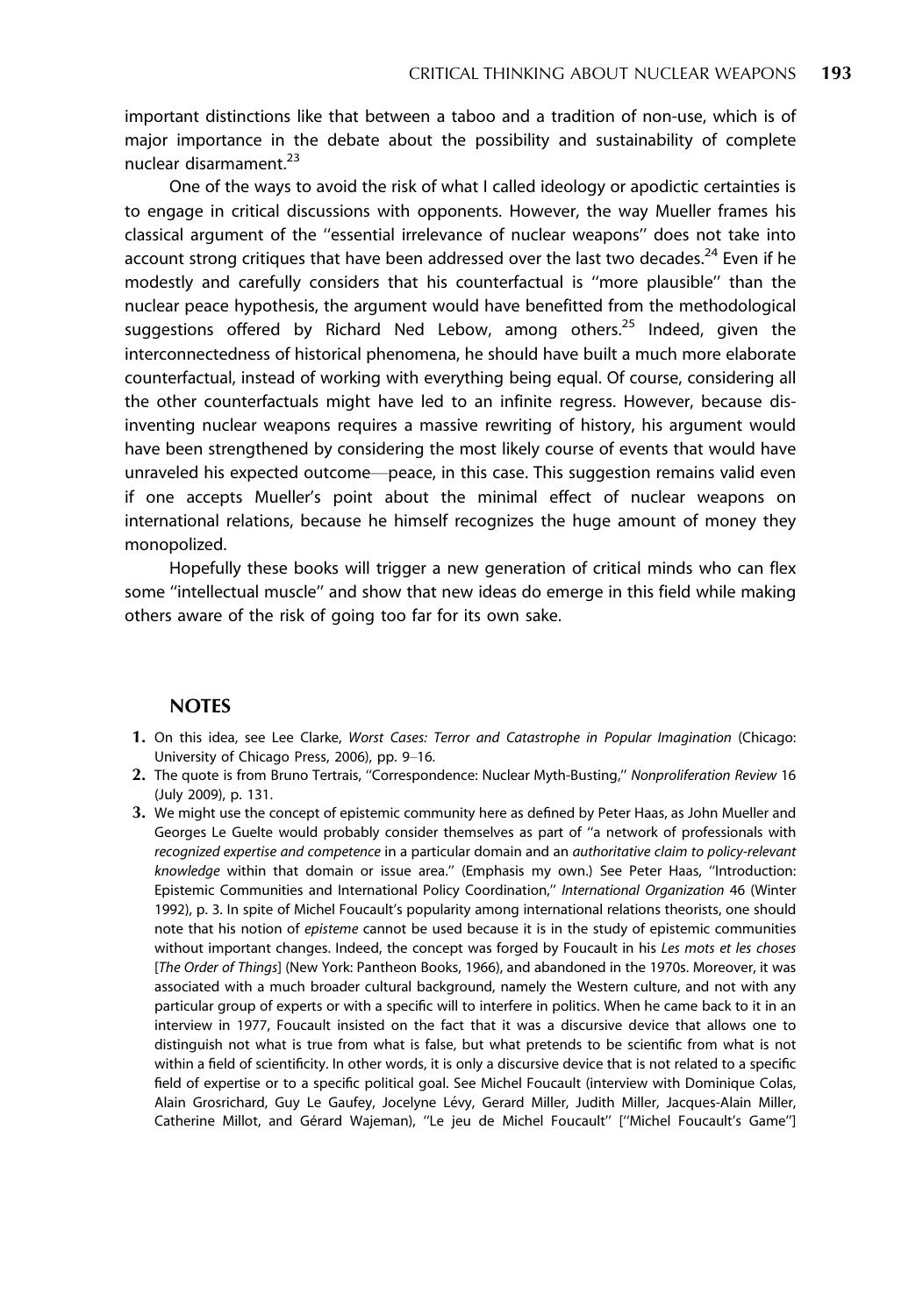Ornicar? Bulletin pe´riodique du champ freudien [Ornicar? Periodical Bulletin of the Freudian Field], July 10, 1977.

- 4. Another concept built by Foucault might be relevant: that of ''rarefaction principle,'' which delineates the authorized discourses in one field by delegitimizing most of the others a priori. See Michel Foucault, ''L'ordre du discours'' [''The Discourse on Language''], reprinted as an appendix to Archaeology of Knowledge (New York: Pantheon, 1971). In this respect, critical thinkers change the rarefaction principles over time. In international relations theory, Emanuel Adler's framework of ''communities of practice,'' of which epistemic communities are a specific kind, allows an understanding of them as evolving thanks to a theory of learning contrary to more structural approaches. See Emanuel Adler, "Communities of Practice in International Relations," in Communitarian International Relations: Epistemological Foundations of International Relations (London: Routledge, 2005).
- 5. Adler recognizes that most communities of practice share a common goal. Adler, ''Communities of Practice,'' p. 22.
- 6. Bruce G. Blair, The Logic of Accidental Nuclear War (Washington, DC: Brookings Institution Press, 1993).
- 7. John Mueller, ''The Essential Irrelevance of Nuclear Weapons: Stability in the Postwar World,'' International Security 13 (Fall 1988), pp. 55-79.
- 8. The others are Thérèse Delpech, L'héritage nucléaire [The Nuclear Legacy] (Brussels: Complexe, 1997); Georges Le Guelte, Histoire de la menace nucléaire [The History of the Nuclear Threat] (Paris: Hachette, 1997); and Bruno Tertrais, Le marché noir de la bombe. Enquête sur la prolifération nucléaire [The Black Market of the Bomb: An Investigation in Nuclear Proliferation] (Paris: Buchet Chastel, 2009).
- 9. Indeed, Michel Rocard, who wrote the foreword of Le Guelte's book, stated this earlier in his introduction to the French version of the report of the Canberra Commission on the elimination of nuclear weapons, in which he participated: Éliminer les armes nucléaires [Eliminating Nuclear Weapons] (Paris: Odile Jacob, 1997), pp. 8, 11. In the recent opinion piece he published in Le Monde with three other high-level French officials, wishing that France would ''resolutely declare its commitment towards the success of [the] disarmament process and its resolve to act consequently regarding its own capability when the time comes,'' the words are more cautious: nuclear deterrence ''played a role in the limitation of armed conflicts during the Cold War." See Alain Juppé, Bernard Norlain, Alain Richard, and Michel Rocard, "Pour un désarmement nucléaire mondial, seule réponse à la proliferation anarchique" ["For a World Nuclear Disarmament, the Only Answer to Anarchical Proliferation"], Le Monde, October 15, 2009. Similarly, a lieutenant-commander attending the Joint Service Defence College suggested renouncing nuclear deterrence while maintaining that it was a guarantee of ''national independence,'' though he did not mention the guarantee of peace. Luc Savoyant, ''Renoncer à la dissuasion nucléaire?" Défense nationale et sécurité collective, July/August 2009, pp. 134–35. An English translation is available from Diploweb as ''Should We Abandon Nuclear Deterrence?'' <www.diploweb.com/Should-we-abandon-nuclear.html>. See also [B](www.diploweb.com/Should-we-abandon-nuclear.html)runo Tertrais, "The Last to Disarm: The Future of France's Nuclear Weapons," Nonproliferation Review 14 (July 2007), pp. 251[-](www.diploweb.com/Should-we-abandon-nuclear.html)73; and Bruno Tertais, [''French Perspectives on Nuclear Weapons and Nuclear Disarmament,''](www.diploweb.com/Should-we-abandon-nuclear.html) in Barry Blechman, ed., Unblocking the Road to Zero: [Perspectives of Advanced Nuclear Nations](www.diploweb.com/Should-we-abandon-nuclear.html) (Washington, DC: [Henry L. Stimson Center, 2009\).](www.diploweb.com/Should-we-abandon-nuclear.html)
- 10. See Ward Wilson, ''The Winning Weapon? Rethinking Nuclear Weapons in Light of Hiroshima,'' International Security 31 (Spring 2007), pp. 162-79.
- 11. For recent insight on that, see Anne Harrington de Santana, ''Nuclear Weapons as the Currency of Power: Deconstructing the Fetishism of Force,'' Nonproliferation Review 16 (November 2009), pp. 325-45.
- 12. The argument is regularly made that nuclear weapons may be cheaper than conventional weaponry, in spite of evidence laid out in Stephen Schwartz, ed., Atomic Audit: The Costs and Consequences of U.S. Nuclear Weapons since 1940 (Washington, DC: Brookings Institution Press, 1998), which is quoted by Mueller and Le Guelte.
- 13. See Ward Wilson, ''The Myth of Nuclear Deterrence,'' Nonproliferation Review 15 (November 2008), pp. 421-39; and the discussion by Philipp C. Bleek and Bruno Tertrais, ''Correspondence: Nuclear Myth-Busting,'' Nonproliferation Review 16 (July 2009), pp. 135-39.
- 14. On the emergence of arms control as a valid political goal among U.S. and then Soviet experts, see Emanuel Adler, ''The Emergence of Cooperation: National Epistemic Communities and the International Evolution of the Idea of Arms Control," International Organization 46 (Winter 1992), pp. 101–45.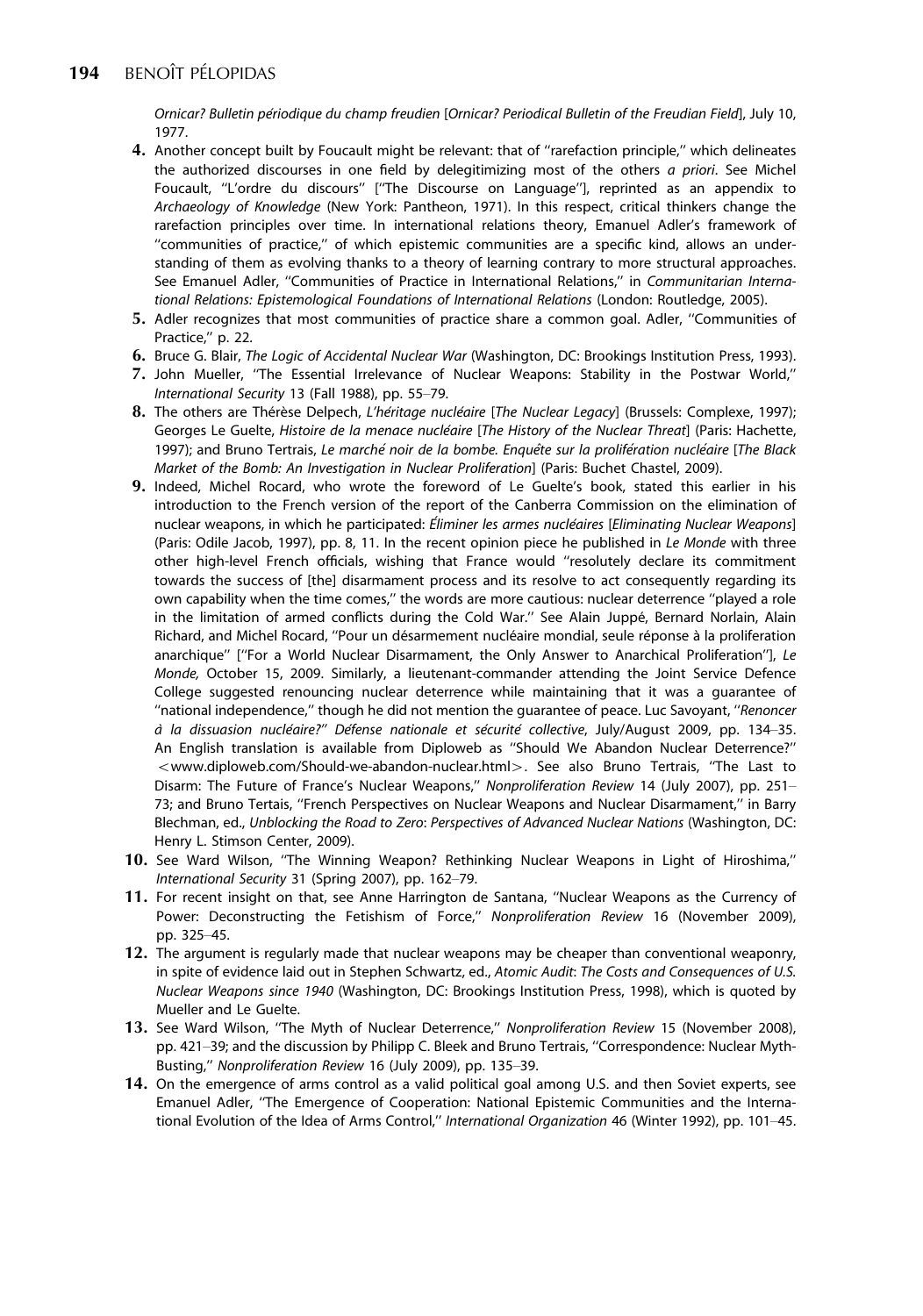On how it was then framed in opposition to that of disarmament, see Neil Cooper, ''Putting Disarmament back in the Frame," Review of International Studies 32 (2006), pp. 353-76.

- 15. On these dynamics, see Raymond Boudon, The Analysis of Ideology (Chicago: University of Chicago Press, 1989), chs. 6 and 7. On the epistemological impossibility of doubting endlessly and the need for authorities to make judgments, see Ludwig Wittgenstein, On Certainty (New York: Wiley Blackwell, 1991 [1950]), notably § 493 and 625.
- 16. Tanya Ogilvie-White rightly insisted on how fundamental the question of the content of knowledge is in nuclear issues. (She focused on proliferation, but her point has a larger pertinence.) See Tanya Ogilvie-White, ''Is There a Theory of Nuclear Proliferation? An Analysis of the Contemporary Debate,'' Nonproliferation Review (Fall 1996), p. 43.
- 17. Gaston Bachelard, The Formation of the Scientific Mind (Manchester: Clinamen Press, 2002 [1938]). Bachelard considered the opposition between rationalism and empiricism in the history of sciences.
- 18. Mueller first made his argument on the two types of nuclear arms races in Quiet Cataclysm, Reflections on the Recent Transformation of World Politics (New York: HarperCollins, 1995), ch. 3.
- 19. On that point and the political problems that follow, Benoît Pélopidas, "de l'incrédulité à l'action" [''From Incredulity to Action''], Esprit 343 (March 2008), pp. 158-72. In the nuclear field, General Pierre-Marie Gallois considered nuclear deterrence as an ''insurance against the unforeseeable.'' Pierre-Marie Gallois, L'arme nucléaire: assurance contre l'imprévisible (Paris: Cahiers du Centre d'Etudes d'Histoire de la Défense, 1997).
- 20. Richard Garwin and Georges Charpak, Megawatts and Megatons (New York: Alfred A. Knopf, 2001), p. 192 (see also p. 75). However, nongovernmental organizations issued reports suggesting as many as 200,000 additional deaths. But even the second report released in 2006 by the Chernobyl Forum of the International Atomic Energy Agency and the World Health Organization goes far beyond the number of fifty deaths. It suggests 4,000 deaths due to the accident, with remaining uncertainty. See Health Effects of the Chernobyl Accident and Special Health Care Programmes (Geneva: WHO, 2006, p. 106). The point here is not to discuss the exact figure but to say that it is increasing and cannot be precisely established.
- 21. For a recollection of these near-misses, cf. Scott Sagan, The Limits of Safety: Organizations, Accidents, and Nuclear Weapons (Princeton, Princeton University Press 1993).
- 22. Lynn Eden, Whole World on Fire (Ithaca: Cornell University Press, 2004), chs. 9, 10.
- 23. The distinction between taboo and tradition builds upon the following elements. First, social taboos like incest and cannibalism are not considered as possible actions that should be assessed by a costbenefit analysis. This has not been the case for the use of nuclear weapons, which has been contemplated on several occasions. Second, a taboo implies an inevitable and very severe punishment if you break it, whereas there is no formal punishment for violation of the so-called nuclear taboo. The threat of use of nuclear weapons, which has never been condemned, even in the advisory opinion of 1996 by the International Court of Justice, proves that the taboo is at best incomplete and should be approached as a tradition. See T.V. Paul, The Tradition of Non-Use of Nuclear Weapons (Palo Alto: Stanford University Press, 2009), pp. 4-13. On the tradition versus taboo debate, see also Nina Tannenwald, The Nuclear Taboo: The United States and the Non-Use of Nuclear Weapons Since 1945 (Cambridge: Cambridge University Press, 2007). Believing in a normative taboo as a foundation for non-use over the last sixty years would resolve one of the important problems raised by the perspective of abolition. If the existence of a taboo is the fundamental reason—not complementary, but alternative, to deterrence—why nuclear weapons have not been used, then the situation of nuclear monopoly that comes just before a nuclear-weapon-free world is not likely to be dangerous at all. The taboo will work anyway, which also reduces the risks associated with the durability of a nuclear-weapon-free world. However, the main proponent of the notion of taboo, Nina Tannenwald has clarified that if a normative taboo partly explains the non-use of nuclear weapons, this factor is complementary to deterrence and cannot be considered as a substitute for it or its only foundation. See Nina Tannenwald, comments on T.V. Paul's book, International Studies Association Fiftieth Annual Convention, New York, February 16, 2009.
- 24. After Mueller's International Security article, he restated his argument in "Cold War, Containment and the Irrelevance of Nuclear Weapons,'' in Retreat from Doomsday: The Obsolescence of Major Wars (New York: Basic Books, 1989), ch. 5; in Quiet Cataclysm, ch. 5; in "Epilogue: Duelling Counterfactuals," in John Lewis Gaddis, John R. May, Ernst Gordon, and Jonathan Rosenberg, eds., Cold War Statesmen